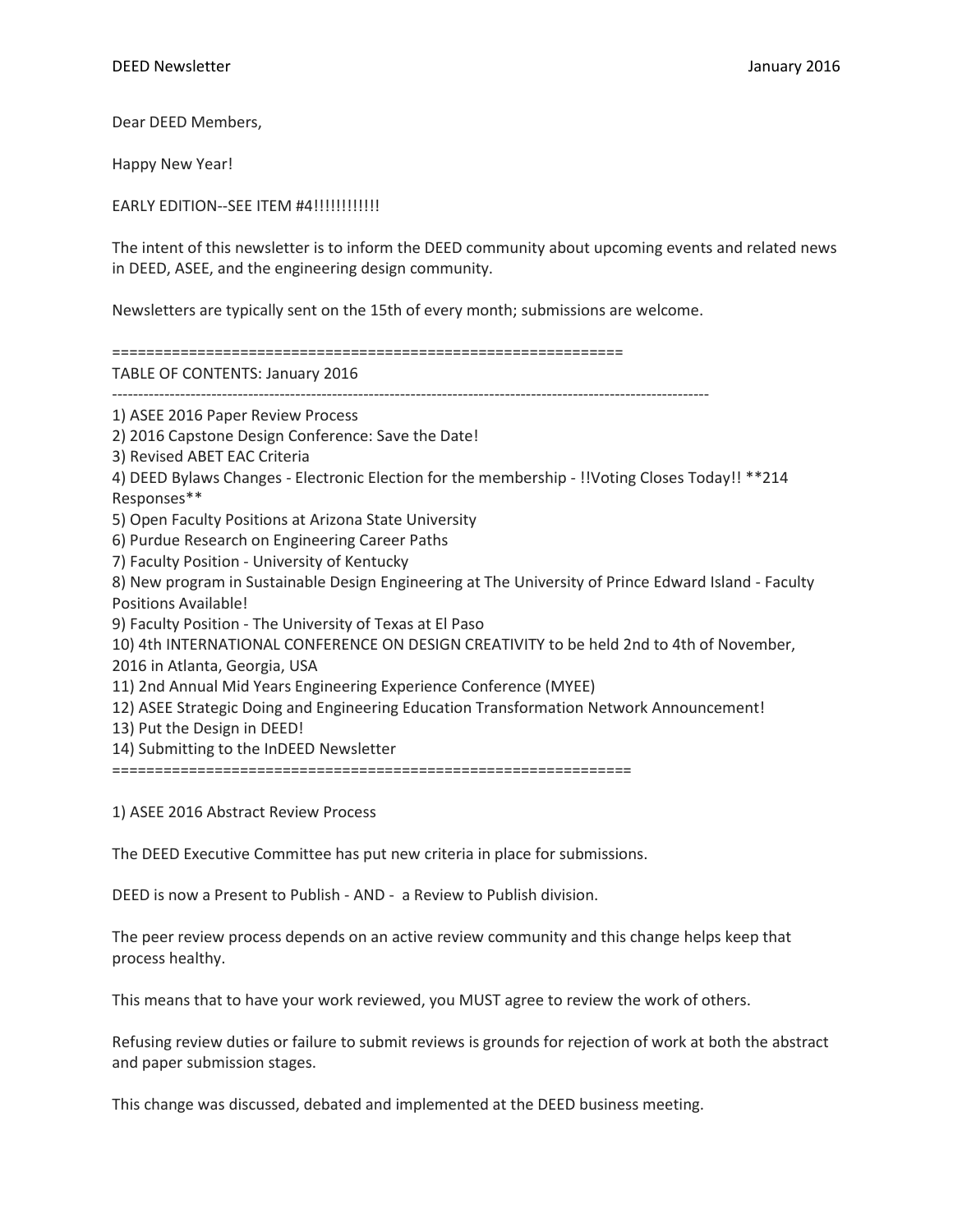\*\*\*\*\*\*\*\*\*\*\*\*\*\*\*\*\*\*\*\*\*\*\*\*\*\*\*\*\*\*\*\*\*\*\*\*\*\*\*\*\*\*\*\*\*\*\*\*\*\*\*\*\*\*\*\*\*\*\*\*\*\*\*\*\*\*\*\*\*\*\*\*\*\*\*\*\*

PLEASE ACCEPT AND COMPLETE YOUR REVIEW ASSIGNMENTS

\*\*\*\*\*\*\*\*\*\*\*\*\*\*\*\*\*\*\*\*\*\*\*\*\*\*\*\*\*\*\*\*\*\*\*\*\*\*\*\*\*\*\*\*\*\*\*\*\*\*\*\*\*\*\*\*\*\*\*\*\*\*\*\*\*\*\*\*\*\*\*\*\*\*\*\*\*

!!!!!!!!!!!!!!!!!!!!!!!!!!!!!!!!!!!!!!!!!!!!!!!!!!!!!!!!!!!!!!!!!!!!!!!!!!!!!!!!!!!!!!!!!!!!!

DRAFT MANUSCRIPTS DUE 1 FEBRUARY 2016

NOTE: PLEASE EDIT YOUR PAPAER FOR ENGLISH LANGUAGE USAGE AND ASEE FORMAT PRIOR TO SUBMISSION.

THERE IS NO EDITORIAL STAFF TO CORRECT THESE DEFICIENCIES. DON"T ALLOW A FORMAT ERROR TO DISQUALIFTY YOUR WORK.

!!!!!!!!!!!!!!!!!!!!!!!!!!!!!!!!!!!!!!!!!!!!!!!!!!!!!!!!!!!!!!!!!!!!!!!!!!!!!!!!!!!!!!!!!!!!!

Here are the DEED review guidelines for papers: A) Please rate the paper according to the five review questions below. For each question, provide a HIGH, MEDIUM, or LOW rating:

(1) ORIGINALITY: To what extent does the paper present new ideas or an innovative contribution? [H, M, L]

(2) JUSTIFICATION: To what extent does the paper offer sufficient evidence (data, research, observations, etc.) or reasoning

(methodology, theory, philosophy, etc.) to support its claims? [H, M, L]

(3) CONTEXT: To what extent do the authors place their work in the context of the related literature and

similar applied practice examples? [H,M,L]

(4) IMPACT: To what extent is the content/outcome of this paper applicable to educators in the broader engineering design community

such that the paper could have an impact elsewhere? [H, M, L]

(5) QUALITY OF COMMUNICATION: To what extent is the paper effectively structured, illustrated, and clearly written [H,M,L]

B) Please provide COMMENTS to accompany your ratings of the review questions. Feel free also to provide other concrete suggestions to help the author(s) improve the paper.

C) If you think the paper is exceptionally good, please check the box for Best Paper too.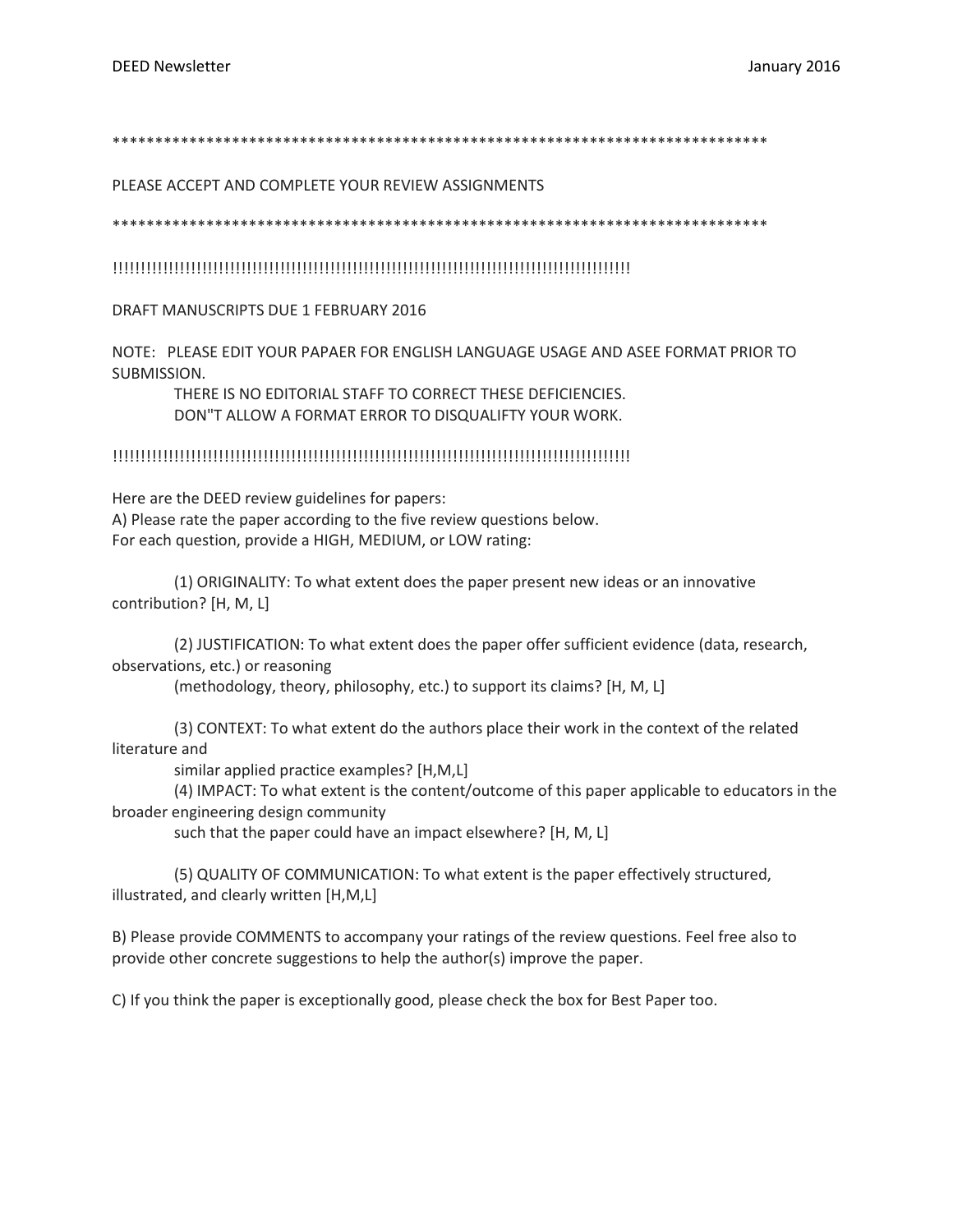=============================================================

2) 2016 Capstone Design Conference: Save the Date!!

Calling all those involved in capstone design! The 2016 Capstone Design Conference is scheduled for June 6-8, 2016 in Columbus, Ohio.

The biannual Capstone Design Conferences provide an opportunity for the engineering community to share ideas about starting and improving design-based capstone courses. See some of the ideas presented in the 2014 Capstone Design Conference in the latest IJEE special issue:

### <http://www.ijee.ie/contents/c310615B.html>

Sign up for the capstone design conference mailing list to receive conference updates:

<http://capstonedesigncommunity.org/mailing-list>

=============================================================

3) Revised ABET EAC Criteria

The revised proposal of the Engineering Accreditation Commission to revise Criteria 3 and 5 has now been posted to the ABET website:

### <http://www.abet.org/news/abet-releases-criteria-proposal-for-public-comment/>

ABET requests that this information be disseminated to relevant accreditation operating committees, department chairs/heads, groups and faculty members in ASEE for their review and comment. One method of providing comments is to use this electronic response form:

### <https://www.surveymonkey.com/r/CRIT35R2>

Please take time to provide feedback on these new proposed criteria to ensure that the assessment community understands and respects the role of faculty in the engineering education process.

Note the definition proposed for engineering design in these documents:

Engineering Design – Engineering design is the process of devising a system, component, or process to meet desired needs, specifications, codes, and standards within constraints such as health and safety, cost, ethics, policy, sustainability, constructability, and manufacturability. It is an iterative, creative, decision-making process in which the basic sciences, mathematics, and the engineering sciences are applied to convert resources optimally into solutions.

ABET is ready to provide senior staff and volunteer leaders to both describe the proposed changes and supporting rationale, and to hear questions and concerns about the plan from various society stakeholders. If you would like an ABET representative(s) to meet with your designated group(s), please contact ABET as soon as possible, and they'll work with you to make it happen.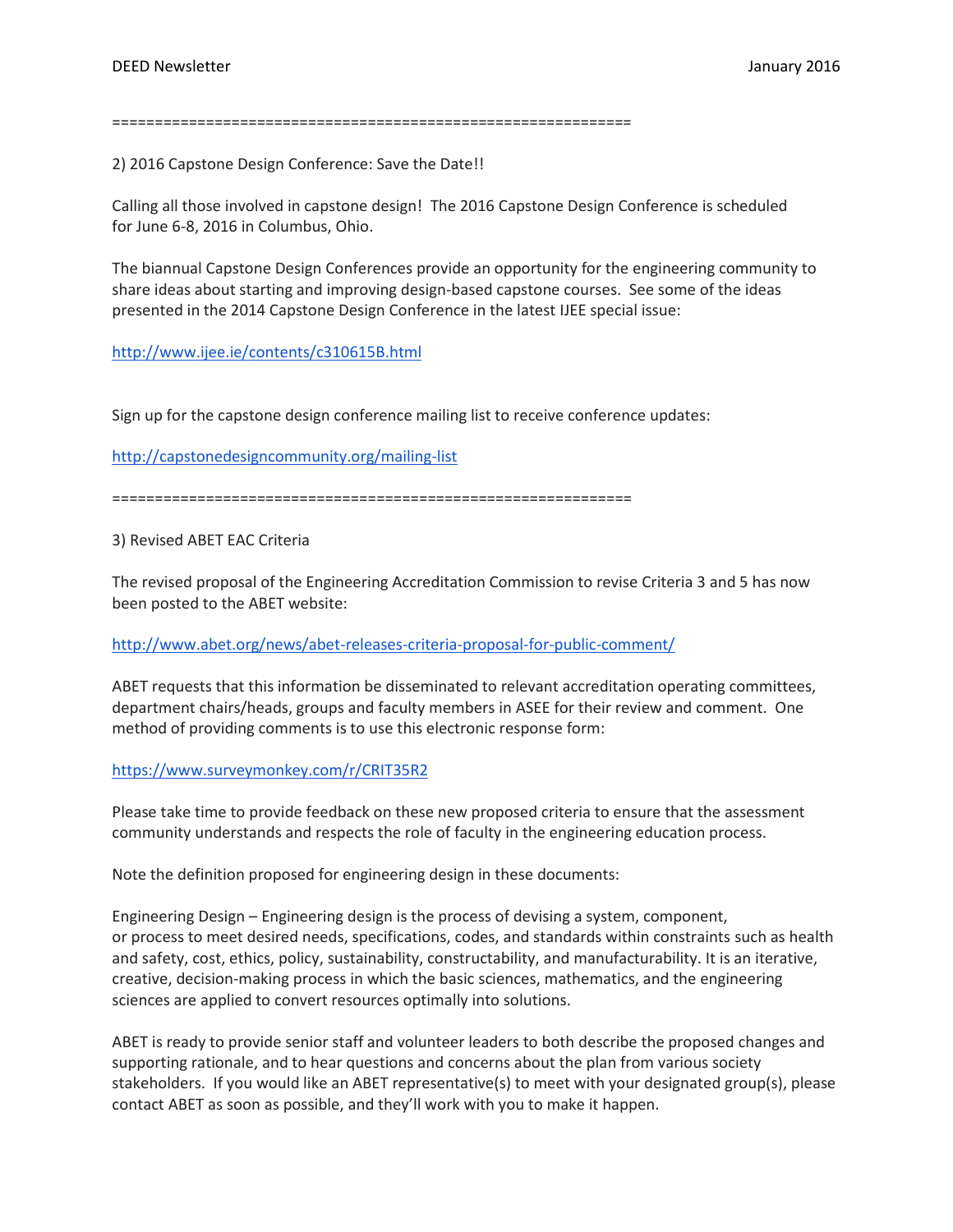ABET Point of Contact:

Charles W. Hickman Managing Director, Constituent Relations 415 North Charles Street Baltimore, MD 21201 [+1.410.347.7715](tel:%2B1.410.347.7715) [cwhickman@abet.org](mailto:cwhickman@abet.org)

## !!!!!!!!!!!!!!!!!!!!!!!!!!!!!!!!!!!!!!!!!!!!!!!!!!!!!!!!!!!!!!

This will be discussed at the Town Hall meeting sponsored by the Ad Hoc Committee on Interdivisional Cooperation at ASEE 2016 New Orleans. See you there! !!!!!!!!!!!!!!!!!!!!!!!!!!!!!!!!!!!!!!!!!!!!!!!!!!!!!!!!!!!!!!

=============================================================

4) DEED Bylaws changes - !!!!!214 Responses to date!!!!!!!!!!!!! Voting Closes Today, 14 January 2016 at 23:59 Eastern Time !!!!!!!!!!!!!!!!!

The DEED bylaws have been modified to agree with ASEE recommended practice, to reflect the new financial reality at ASEE and to incorporate some recognition of the membership.

The Bylaws were revised by a group of DEED directors (past and present) and voted on by the Executive Committee. These revised bylaws are posted at:

### <http://deed.asee.org/index.php/bylaws/>

for review by the membership. An electronic election for members to accept or reject these new bylaws is open.

DEED members in good standing should have received a link via email to allow them to vote.

The email is titled "[ASEE DEED] Vote on DEED bylaws revisions", and comes from Keith Stanfill, DEED director, on behalf of Peter L. Schmidt, current DEED division chair.

If you don't see this message, please search your spam or clutter folders.

The email sender is "Keith Stanfill on behalf of Peter L. Schmidt, DEED Chair [<noreply@qemailserver.com>](mailto:noreply@qemailserver.com)"

Please vote!!!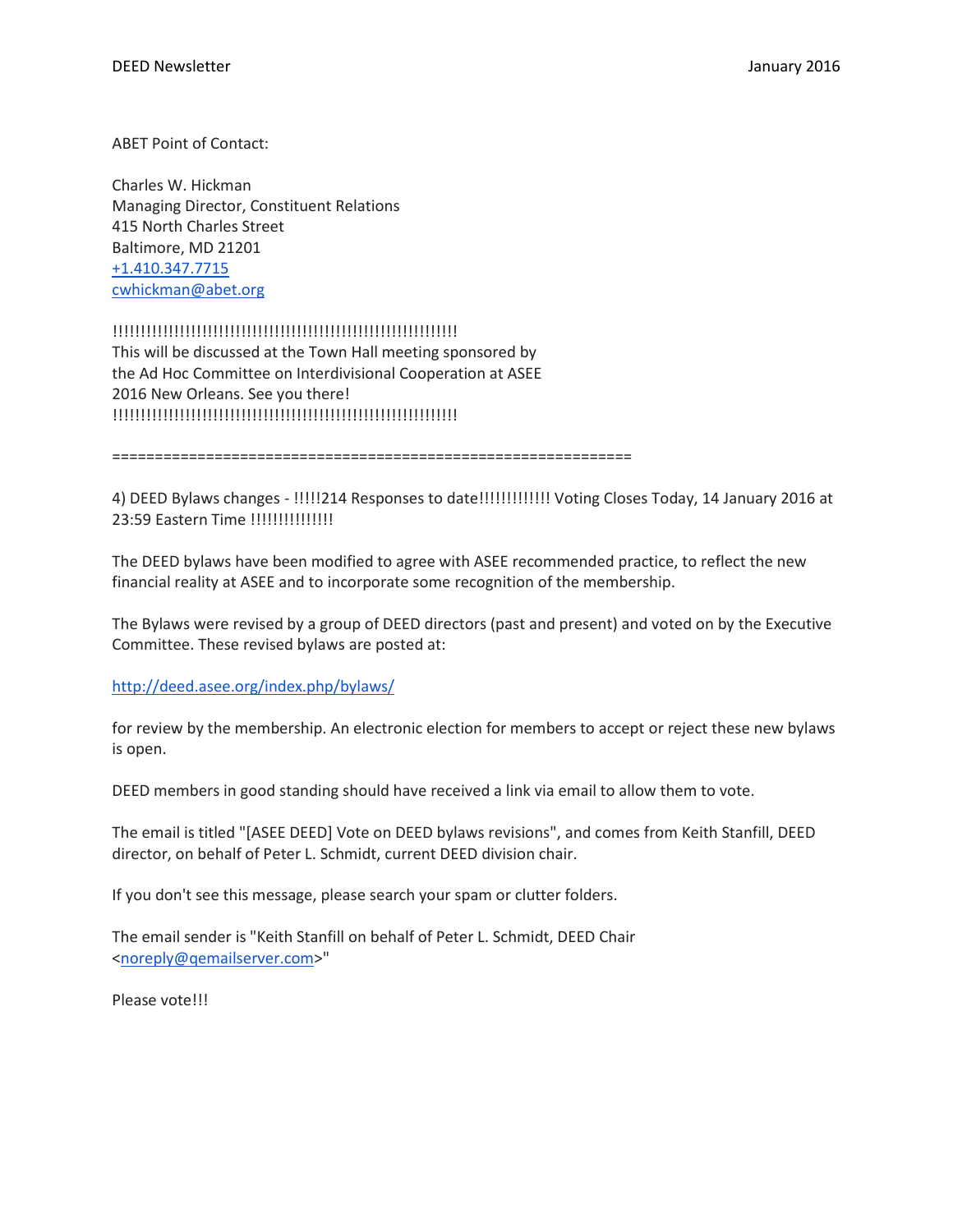=============================================================

5) Open Faculty Positions at Arizona State University

The Ira A. Fulton Schools of Engineering at Arizona State University has openings for tenure/tenure track faculty positions to support a broad initiative in advanced manufacturing. Appointments will be at the assistant, associate or full professor rank commensurate with the candidate's experience and accomplishments, beginning August 2016. Areas of interest include, but are not limited to: product design strategies for additive manufacturing systems, modeling of advanced manufacturing systems and processes, non-destructive testing-manufacturing integration, hybrid additive-subtractive manufacturing process integration, automation strategies and technologies for hybrid manufacturing, and scalable manufacturing at the limits of size, temperatures, and material properties. While the faculty appointment may be in any of the six Fulton Schools of Engineering, The Polytechnic School, located at ASU's Polytechnic campus in Mesa, Arizona, is currently the most involved in the search. The Polytechnic School houses the premier additive manufacturing and research center in the Southwest, providing strong support for the advancing ASU's research and development in Advanced Manufacturing. The facility features over \$2M in state-of-the-art polymer, metal, and composite materials 3D printing equipment as well as advanced materials processing and analysis capabilities.

For more information or questions about the positions, please contact the search committee chair, Jennifer Bekki [\(jennifer.bekki@asu.edu\)](mailto:jennifer.bekki@asu.edu). Review of applications will begin on November 26, 2015.

For more information, see the complete posting online at: [http://engineering.asu.edu/hiring/advanced](http://engineering.asu.edu/hiring/advanced-manufacturing-systems-11362/)[manufacturing-systems-11362/](http://engineering.asu.edu/hiring/advanced-manufacturing-systems-11362/)

=============================================================

6) Purdue Research on Engineering Career Paths

We are working to develop preparatory materials that help engineering undergraduate students learn to write effective resumes and pursue professional engineering opportunities. The first phase of this research is to collect resumes from undergraduate students, young professionals, and mid/late-career professionals in engineering careers. We would appreciate your input as an engineer by completing a very short survey for us, as well as uploading a copy of your professional engineering resume. All of this is done through online survey software.

Purpose of Research: The purpose of this research is to study engineering career paths and resume writing from successful engineers at a variety of career levels (from university student into professional engineering roles).

Specific Procedures to be Used: This research is conducted via an online survey, which is comprised of demographic information and a space for you to upload your current resume into the system.

Confidentiality: The project's research records may be reviewed by departments at Purdue University responsible for regulatory and research oversight. Steps will be taken to insure the confidentiality of all materials. All survey responses will be confidential. If your resume includes your name in the document or filename, these elements will be blinded before data analysis, in order to best protect your identity. All data provided to researchers will be stored in a secure (password protected) database that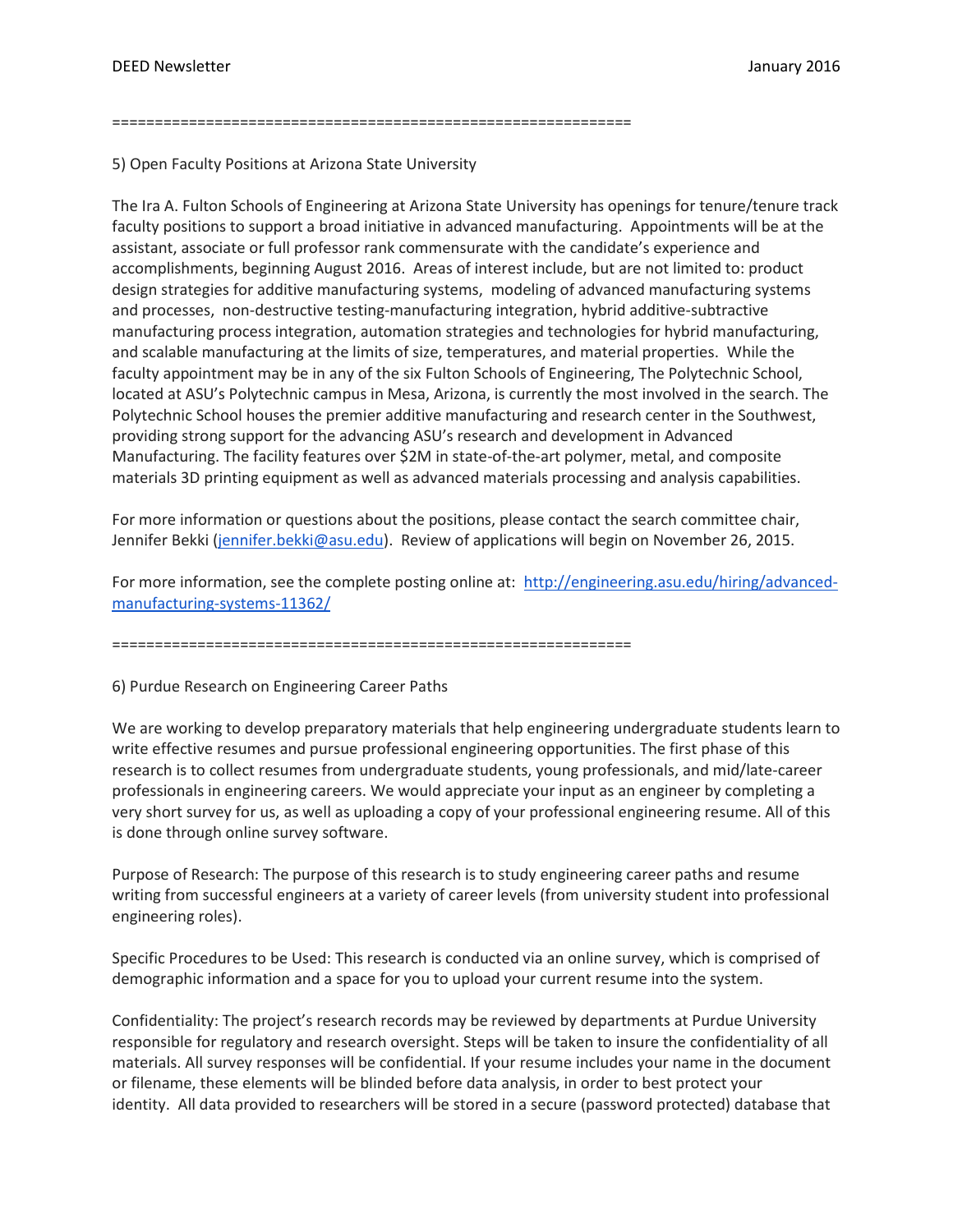only the principal and co-investigator on this project will be able to access. Any printed data will be stored in a locked cabinet.

If you are willing to participate in our research, please follow the survey link below to participate. It is estimated that this will take no more than 5 minutes of your time.

[https://purdue.qualtrics.com/SE/?SID=SV\\_cXYlxlwZysGSf2J](https://purdue.qualtrics.com/SE/?SID=SV_cXYlxlwZysGSf2J)

In addition, if you would be willing to pass this on to your engineering friends and colleagues, we would be grateful for more participants.

Thanks in advance, as we work to better educate and prepare future generations of engineering students.

Contact Information: If you have concerns, you may contact:

Catherine Berdanier [\(cberdanier@purdue.edu\)](mailto:cberdanier@purdue.edu) Gracemarie Mike [\(gmike@purdue.edu\)](mailto:gmike@purdue.edu) Mary McCall [\(mccall0@purdue.edu\)](mailto:mccall0@purdue.edu) Dr. Monica Cox [\(mfc@purdue.edu\)](mailto:mfc@purdue.edu)

=============================================================

7) Faculty Position in the First-Year Engineering Program - University of Kentucky

The College of Engineering at the University of Kentucky invites applications for multiple non tenuretrack lecturer and tenure-track special title series faculty positions with duties oriented primarily towards hands-on first-year engineering education. Appointment to lecturer or special title series faculty positions will be commensurate with applicant qualifications and experience. Applicants will hold a primary appointment in the academic department most closely aligned with their background and the Dean will assign their effort to the First-Year Engineering Program. All appointments are nine-month, renewable with a start date on or before May 16, 2016. In preparation for the fall 2016 launch of the First-Year Engineering curriculum, two months of summer support will be offered and applicants must be available for training during summer 2016. Opportunities to teach and/or participate in research in future summer sessions for additional compensation may be available.

Duties will include teaching 14-16 classroom contact hours per week, office hours, grading, supervision of teaching assistants and development of course materials. Multiple sections of lecture and laboratory courses will be offered each semester. Course topics include student success strategies, computer programming, software applications, hands-on hardware interfacing, teamwork and design projects. Individuals with embedded computer programming and/or engineering design experience are especially encouraged to apply. Experience in industry is also welcome.

Lecturer applicants should hold at least a Master's degree and at least one degree (BS, MS or PhD) in an engineering discipline or computer science. The initial appointment for lecturer faculty will be for one year. Applicants should have strong written and oral communication skills and a commitment to excellence in undergraduate education. Lecturer positions do not have required research responsibility; however interest in engineering education research will be viewed favorably.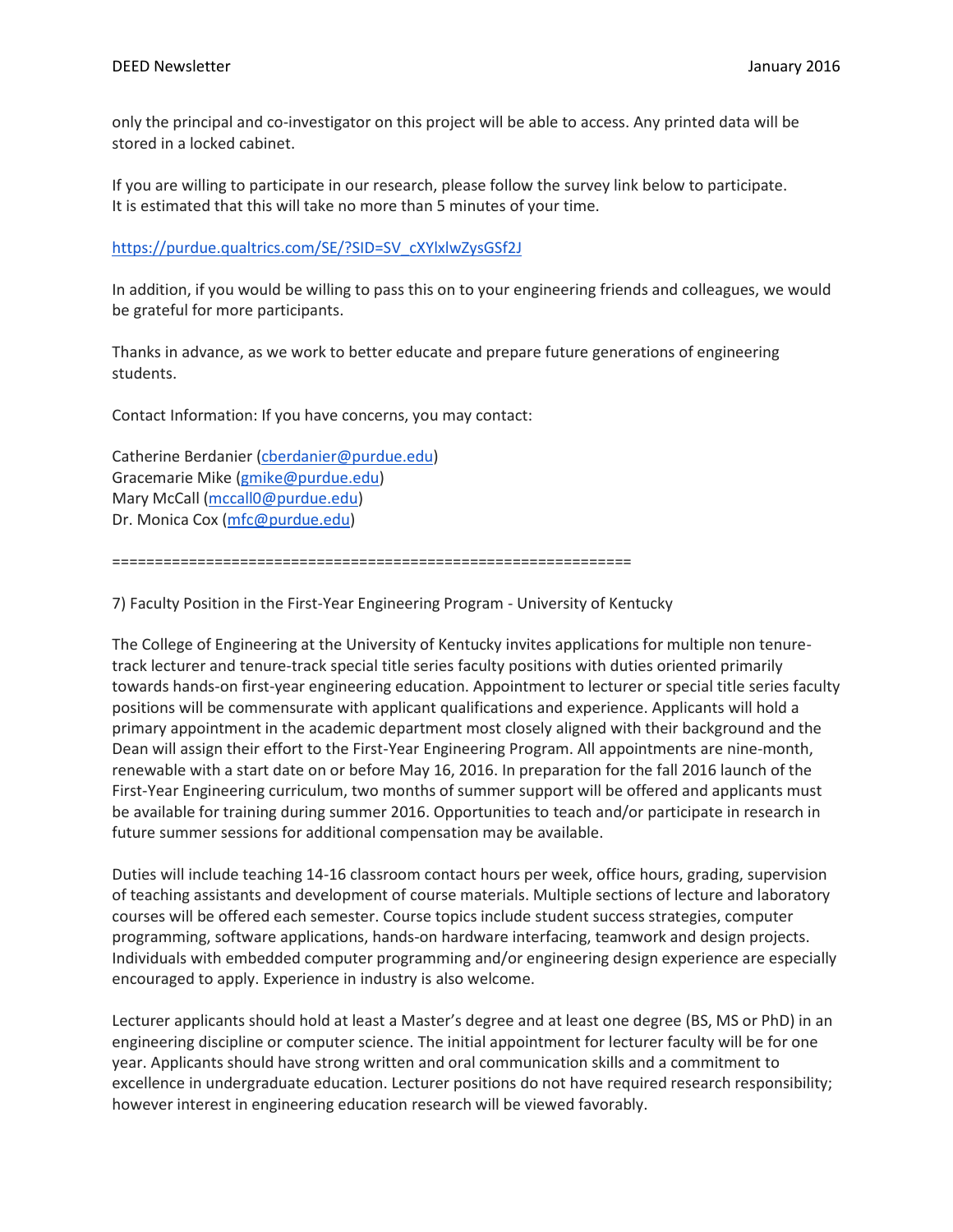To apply, please submit a cover letter, current curriculum vita, statement detailing teaching philosophy, interests, and experience, and contact information for at least three references.

Special Title Series applicants should hold at least a PhD and at least one degree (BS, MS or PhD) in an engineering discipline or computer science. The initial appointment for special title series faculty will be for two years. Teaching in the First-Year Engineering Program will be the majority of the assignment. Applicants should have strong written and oral communication skills, a commitment to excellence in undergraduate education and the motivation to sustain a program of independent scholarship through innovative educational activities, laboratory development, the direction of undergraduate and/or graduate research, and other independent and collaborative research endeavors.

To apply, please submit a cover letter, current curriculum vita, research statement, statement detailing teaching philosophy, interests, and experience, and contact information for at least three references. Review of applications will begin immediately and will continue until all positions are filled. Application documents should be submitted electronically, preferably by January 8, 2016.

To apply for Assistant Professor, Special Title Series, apply to requisition number:

• FE00357 (http:[ukjobs.uky.edu/postings/83969\)](http://ukjobs.uky.edu/postings/83969).

For Lecturer positions, apply to position number:

- FE00363 Electrical & Computer Engineering (http[:ukjobs.uky.edu/postings/84271\)](http://ukjobs.uky.edu/postings/84271)
- FE00360 Computer Science (http[:ukjobs.uky.edu/postings/84274\)](http://ukjobs.uky.edu/postings/84274)
- FE00365 Chemical & Materials Engineering (http[:ukjobs.uky.edu/postings/84275\)](http://ukjobs.uky.edu/postings/84275)
- FE00362 Civil Engineering (http[:ukjobs.uky.edu/postings/84276\)](http://ukjobs.uky.edu/postings/84276)
- FE00361 Mining Engineering (http[:ukjobs.uky.edu/postings/84278\)](http://ukjobs.uky.edu/postings/84278)
- FE00364 Mechanical Engineering (http[:ukjobs.uky.edu/postings/84280\)](http://ukjobs.uky.edu/postings/84280)

For questions regarding the submittal of application materials, contact UK Human Resources by calling [\(859\) 257-9555,](tel:%28859%29%20257-9555) option 2. For more information regarding this opportunity, please contact the Search Committee Chair, Dr. Janet Lumpp, Professor, Director of the First-Year Engineering Program [\(jklumpp@uky.edu\)](mailto:jklumpp@uky.edu).

===================================================================================== =====================================

8) New program in Sustainable Design Engineering at The University of Prince Edward Island - Faculty Positions Available!

The School of Sustainable Design Engineering at the University of Prince Edward Island is seeking applicants for up to ten tenure-track faculty positions encompassing all academic ranks. UPEI's new four year degree program in Sustainable Design Engineering provides students with an unprecedented opportunity to gain their Bachelor of Science via a client-focused, project-based model.

Design projects, which are integrated into every academic semester of the program, are based on realworld problems and external clients. Through these design courses, students are immersed in a realistic engineering environment where they are expected to interact with clients, develop design solutions, and conform to the best practices of the profession.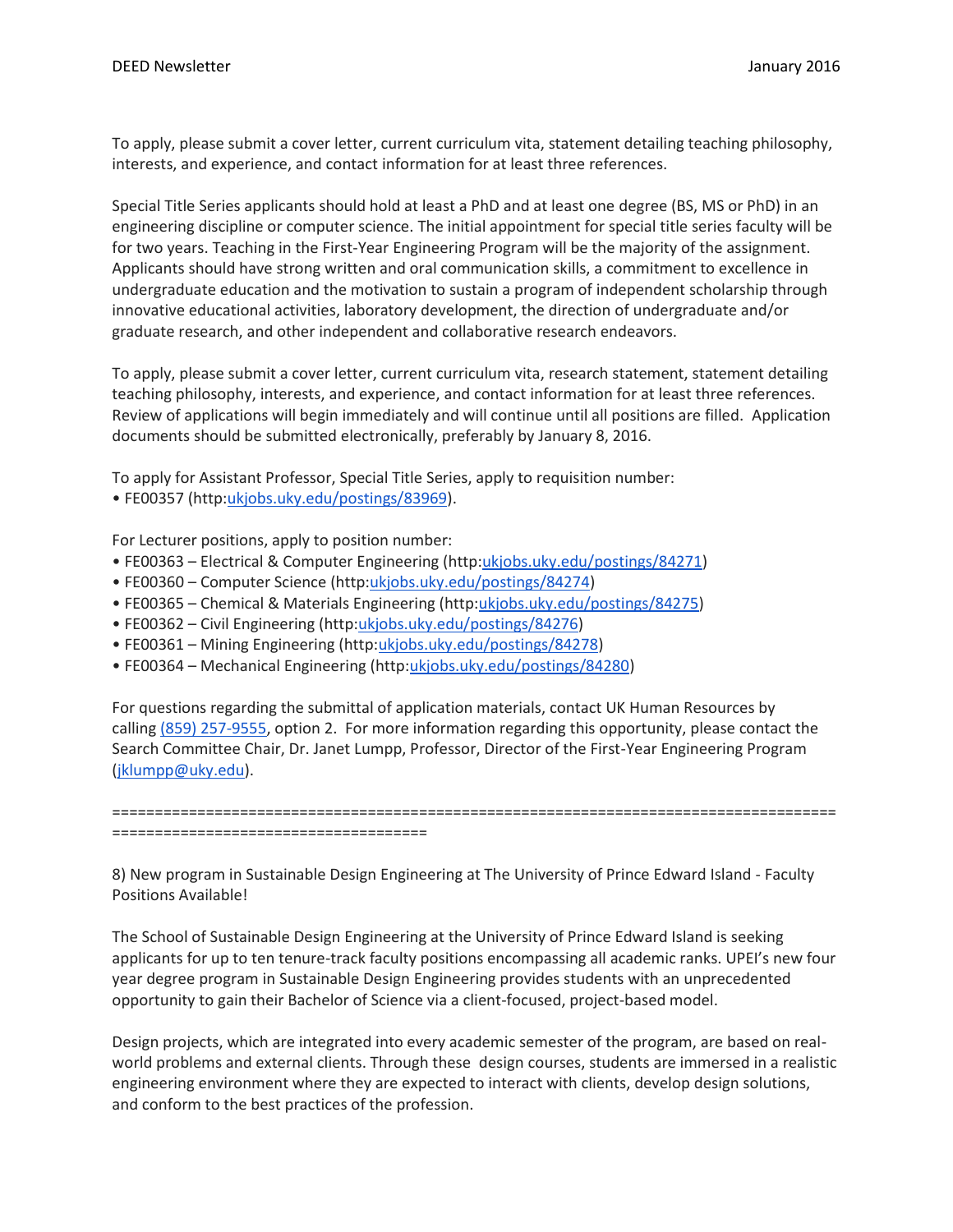# <http://www.upei.ca/hr/competition/36a15>

If you have any questions, or would like more detailed information, please contact:

Elizabeth Osgood, P. Eng. Assistant Professor School of Sustainable Design Engineering University of Prince Edward Island [\(902\) 620-5175](tel:%28902%29%20620-5175) [eosgood@upei.ca](mailto:eosgood@upei.ca)

=============================================================

9) Faculty Position - University of Texas at El Paso

CHANGE THE FUTURE. JOIN OUR TEAM. (Tenure Track Faculty or Professor of Practice) The Department of Engineering Education and Leadership at The University of Texas at El Paso is looking for innovative, entrepreneurial minded, engineering and/or business leaders to help us continue developing the first in the nation BS in Engineering Leadership. If you are excited about integrating innovative techniques for teaching engineering with real world experiences in a flipped classroom setting, check us out!

For more information: [eel.utep.edu/docs/eelemployment.pdf](http://eel.utep.edu/docs/eelemployment.pdf) and [e-lead.utep.edu.](http://e-lead.utep.edu/)

Review of Applications begins December 15th!

Point of contact for questions or additional information:

Meagan Vaughan Kendall, PhD Assistant Professor Engineering Education & Leadership The University of Texas at El Paso [\(915\) 747-7829](tel:%28915%29%20747-7829) [mvaughan@utep.edu](mailto:mvaughan@utep.edu)

=============================================================

10) 4th INTERNATIONAL CONFERENCE ON DESIGN CREATIVITY to be held 2nd to 4th of November, 2016 in Atlanta, Georgia, USA

Design creativity is an important and interesting topic of study in design. Since it involves the profound and essential nature of design, design creativity is expected to be a key in not only addressing the social problems that we are facing, but also producing an innate appreciation for beauty and happiness in our minds. In order to elucidate the nature of design creativity, the following issues are being studied: cognitive processes underlying design creativity, computational models of design creativity, and practical processes to incorporate the human and social dimensions.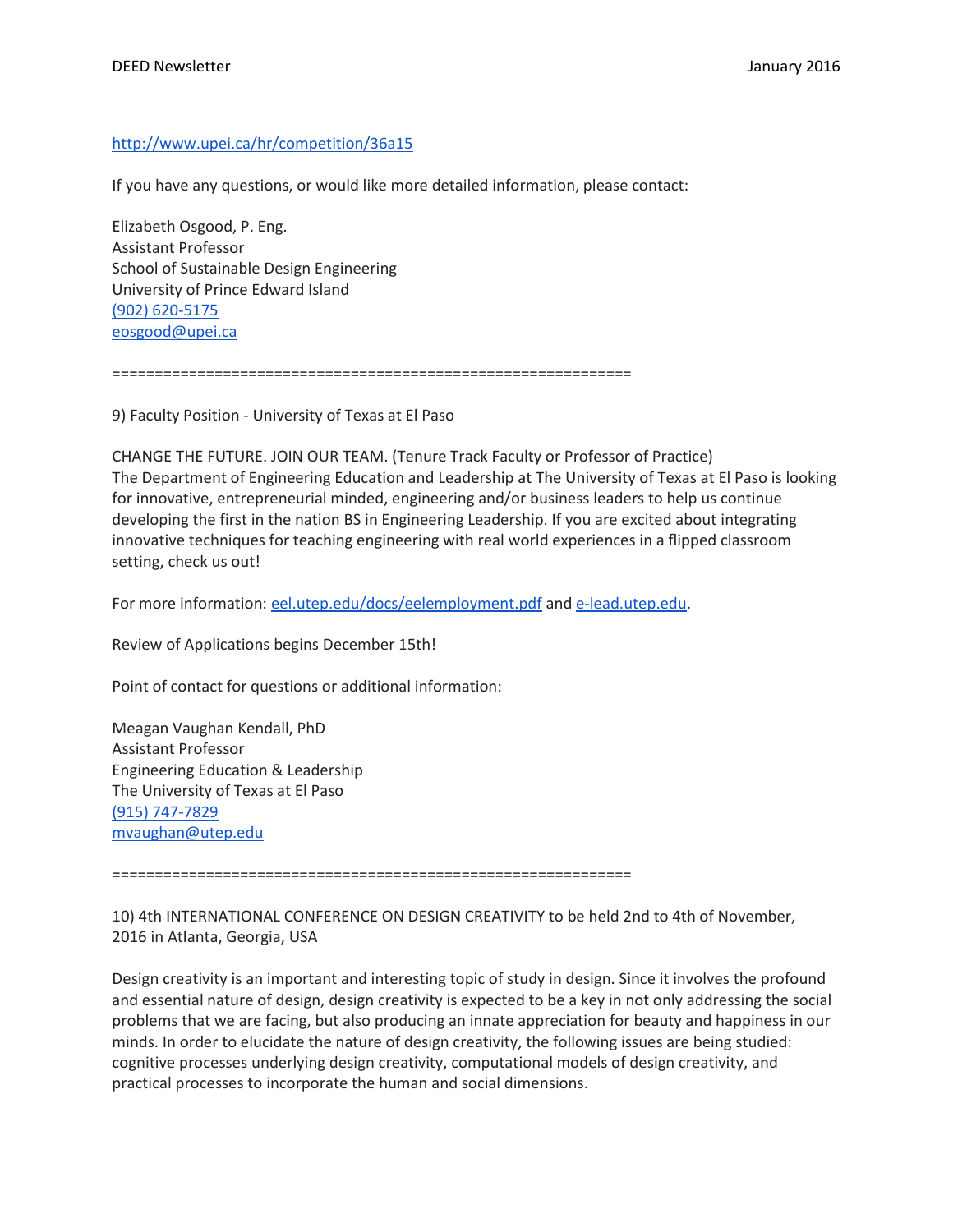Conference website:

[www.me.gatech.edu/2016\\_icdc](http://www.me.gatech.edu/2016_icdc)

Email:

[ICDC2016@me.gatech.edu](mailto:ICDC2016@me.gatech.edu)

We invite high-quality submission for ICDC including, but are not limited to the following: Collaborative creative design, Cognition in creative design, Creative design processes and methods, Creative design styles and cultures, Design creativity support tools, Cultural aspects of creativity and innovation, Measuring creativity and its impact, Social dimensions of creative design, Teaching creativity and innovation, Bioinspired design, Creative processes in design.

Full paper submission: 15th April, 2016

Conference Chair: Julie Linsey, USA Vice Chair: Yukari Nagai, Japan Program Chair: Maria Yang, USA

=============================================================

ICDC 2016 will be co-located with the 24th International Conference on Case-Based Reasoning (ICCBR 2016). ICCBR 2016 will be held at Georgia Tech from Oct. 31 to Nov. 2 with Creativity as the conference theme. Details to follow soon. Contact Dr. Ashok Goel for more details on ICCBR 2016 [ashok.goel@cc.gatech.edu](mailto:ashok.goel@cc.gatech.edu)

=============================================================

11) 2nd Annual Mid Years Engineering Experience Conference (MYEE)

Call for proposals (presentations and workshops) [http://myeec.org](http://myeec.org/)

March 30 – April 1, 2016 College Station, TX

Hosted by: The Dwight Look College of Engineering at Texas A&M University The Texas A&M Engineering Experiment Station The Institute for Engineering Education and Innovation

The second annual Mid Years Engineering Experience (MYEE) Conference is dedicated solely to addressing the middle years in the engineering curriculum, i.e., the sophomore and junior years. These two years are typically referred to as the Sophomore Slump and Junior Jump. To ensure a quality conference MYEE seeks presentations, workshops, and/or special sessions related to the primary objective of promoting scholarly research on topics focusing on these two years. Both 2-year and 4-year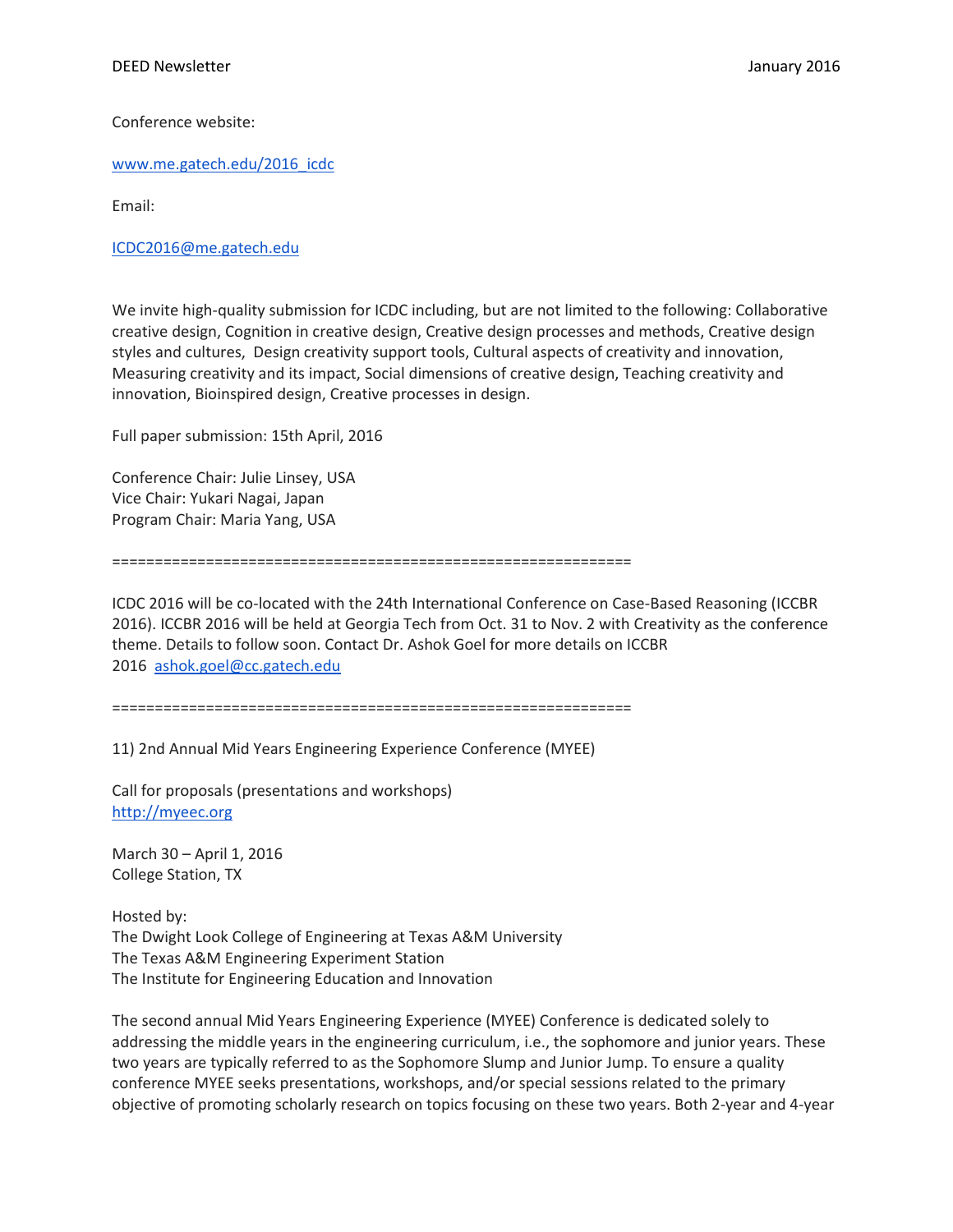institutions are encouraged to submit. Suggested topics include, but are not limited to: innovative pedagogies for teaching engineering science courses; proven techniques of using instructional technology to enhance student learning and/or critical thinking skills; successful models for engaging professional practitioners, such as in-classroom, field trips, and internships; design across the curriculum; novel assessment/research methods for student learning and program evaluation/improvement; retention; issues related to nontraditional student populations; diversityaware classroom techniques; and advising. The intent is to offer a collaborative exchange of ideas that have worked for second and third year engineering students, while providing networking opportunities for engineering educators who focus on these areas.

The conference organizers are pleased to announce the international journal, "Engineering Education Letters," has agreed to partner with this conference to publish a Special Issue. Based on the conference review of the extended abstracts, selected authors will be invited to write a full paper for a Special Issue of "Engineering Education Letters" focused on these mid years, which will then go through the standard, peer review process.

- 1. Presentation, workshop, or special session proposals submission (300 500 word
- summary): February 8, 2016
- 2. Proposals reviewed and authors notified: February 12, 2016
- 3. Early Registration Deadline: February 15, 2016
- 4. Final proceedings version of Extended Abstracts (1500-3000 words): March 1, 2016
- 5. Conference: March 30 April 1, 2016

Proposals for participation in the 2016 Conference can be submitted in the following two venues:

- 1. Workshops: Longer period of time for a focused topic or exchange.
- 2. Presentations: For projects either well defined or projects that are planned to begin soon.
- 3. Special Sessions: Panels, round tables, discussions, vendor showcases, etc.

## Topics of Interest

You can either select an area of Engineering Education, Engineering Technology Education, Computer Science Education or other related area. The topic areas are to allow attendees to develop a network of people with common interests,

- Advances in engineering education research as it applies to the sophomore and junior year experience
- Innovative pedagogies for teaching technical content
- Laboratory development and innovation
- Experiential learning and immersive experiences
- Design education
- Undergraduate research and integration of research and education
- Blended, inverted/flipped, and online learning in the sophomore and junior years
- Design across the curriculum involving the sophomore and junior years
- Current technologies and their impact on the sophomore gateway courses and junior courses
- Novel assessment/research methods for student learning and program
- evaluation/improvement
- Innovative and proven methods for assessing effective teaching using instruments outside of and/or in addition to the traditional student rating
- Novel approaches and methods for addressing ABET engineering criteria
- Learning outcomes, assessment, and accreditation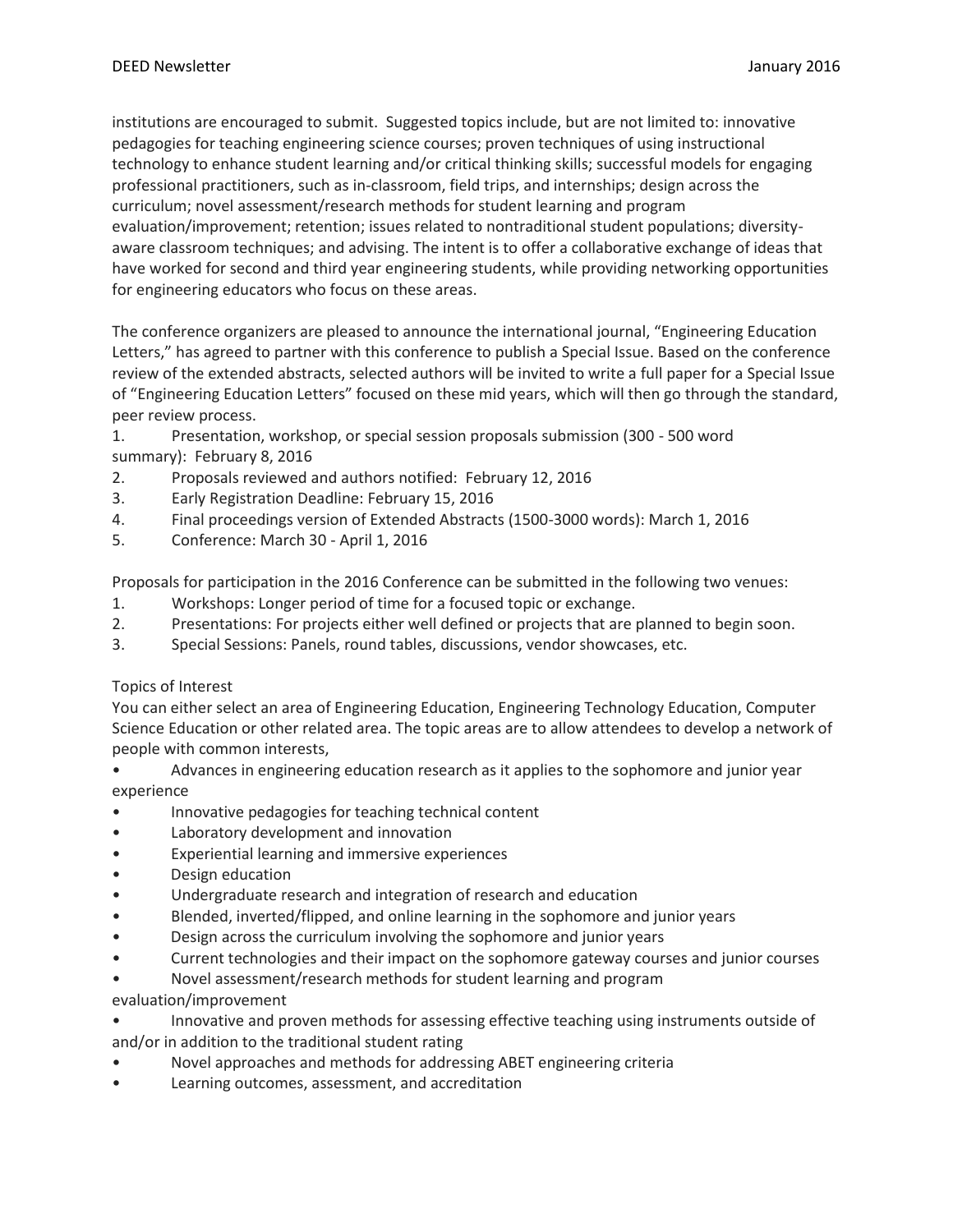- Demonstrated success in integrating sustainability concepts within classes, curricula, and cocurricular activities
- Retention and learner support strategies for the sophomore and junior years
- Transition strategies from the freshman year to the sophomore year to improve sophomore slump
- Integration of transfer students to the mid years
- Approaches to address the time "between the bookends" of the freshmen year and the senior year
- Measures and promotion of academic maturity in the mid years
- Role of advising and its impact on the mid years
- Effective uses of peer mentoring and/or student organizations in the mid years
- Formation and development of engineering identity in the sophomore and junior years
- Student development models and best practices to promote the professional development of preparing students for internships and graduation
- Strategies to improve sophomore and junior year success for diverse students
- Use of learning analytics to improve success and retention for mid years
- Living and learning communities in the mid years
- Service learning in the mid years
- Preparing students for the jump or transition to the professional environment
- Other topics that address issues in engineering education in the sophomore and junior years

If you have any questions, please contact the conference organizers at  $m$ yeec@tamu.edu

=============================================================

12) ASEE Strategic Doing and Engineering Education Transformation Network Announcements !

Seeking Volunteers: ASEE Strategic Doing Team

We are seeking volunteers to engage in ASEE's Strategic Doing efforts through the Transformation Team. The purpose of this team is to help ASEE transform how it supports teams of faculty, administration, and students as they transform engineering education at their institutions. This is a great opportunity to engage with and serve ASEE and its members while building a network of colleagues interested in transformation of engineering education. Expected monthly time-commitment: 2-3 hours. To join or for more information, please contact the team lead

Gurlovleen Rathore [\(Gurlovleen.rathore@gmail.com\)](mailto:Gurlovleen.rathore@gmail.com)

(Five-minute) Survey: Engineering Education Transformation Network Are you working to transform engineering education? Do you want to connect with like-minded colleagues to expand your efforts, leverage best practices and/or resolve challenges you have encountered?

Complete a brief survey to help ASEE's Transformation Team develop a network to support your ongoing efforts to transform engineering education.

Questions? Contact ASEE's Strategic Doing Transformation Team lead

Gurlovleen Rathore [\(Gurlovleen.rathore@gmail.com\)](mailto:Gurlovleen.rathore@gmail.com)